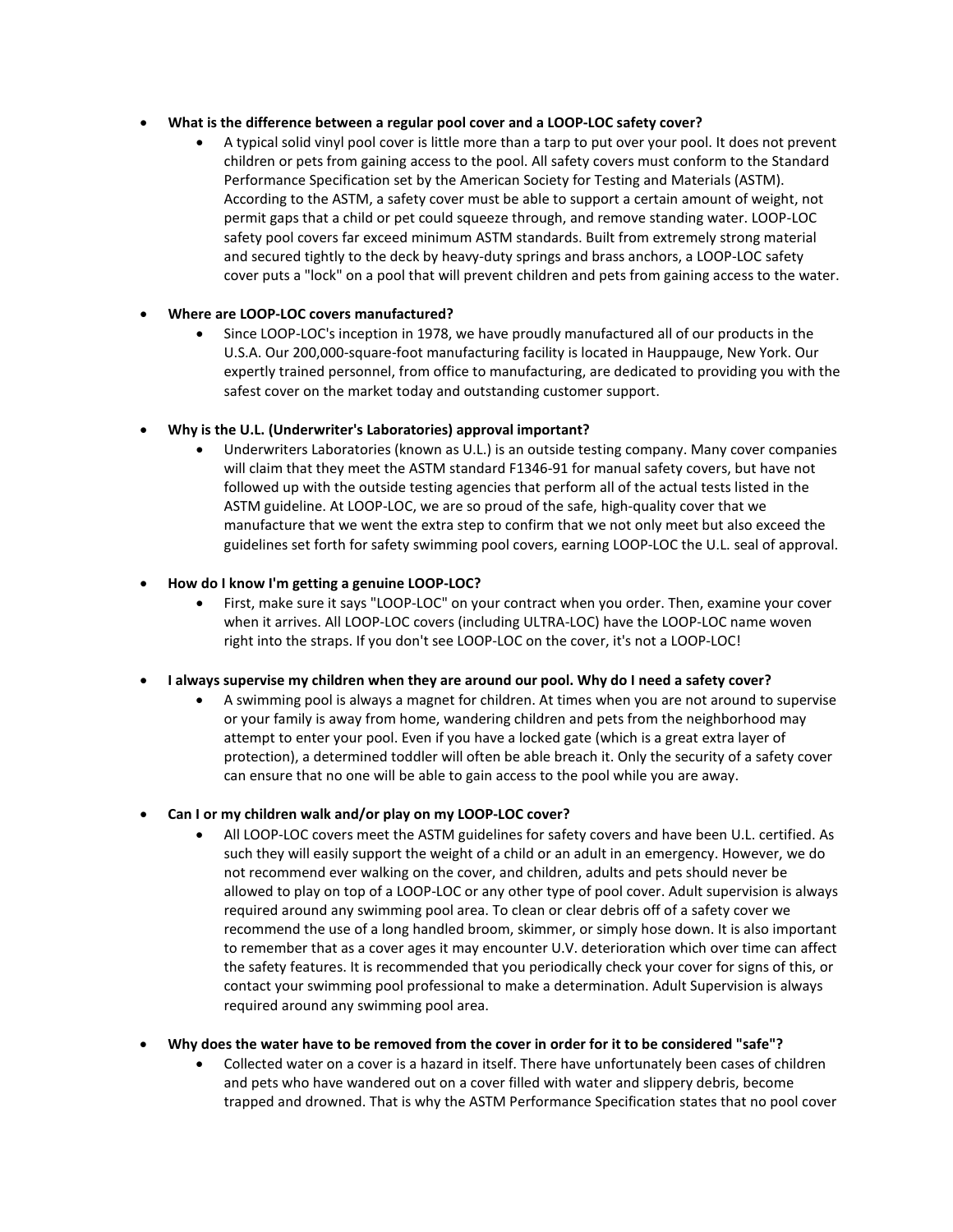can call itself a safety cover if it does not provide for water removal.

### • **Should I drain my pool before putting on my LOOP-LOC cover?**

• No! It is very important to maintain proper water level to help support the weight of snow and ice on the cover and prevent excess wear. For LOOP-LOC mesh covers, water level should be 15" to 18" below the top of the pool. For ULTRA-LOC solid covers, water level should be 12" to 16" below the top of the pool. If proper water level is not maintained, the warranty will be void.

### • **What type of warranty do your covers come with?**

• Covers purchased from 2013 - Present See Below 15 year Pro-Rated warranty information. All LOOP-LOC mesh and solid safety pool covers come with a 15-year pro-rated manufacturer's warranty. When completed and signed by the original purchaser, this warrants that the cover is free from defects in material and workmanship under normal use, when installed by a qualified swimming pool professional. If any cover is found to have defects in materials or workmanship within the first 25 months of service LOOP-LOC will furnish a replacement cover, or at our option, repairing any part or parts at no charge to the consumer. After the 25 month period has elapsed the customer will pay 1/156 for each month or part thereof since the original factory shipping date, of the current list price of the replacement cover. All repairs and replacements will be F.O.B. Pool Cover Corps plant and customers are responsible for shipping costs on repairs not covered by our warranty. Please note any damage caused by animal damage, misuse, alteration, neglect, abuse, coping wear, drag holes, accidents, intense external thermal reaction, or if the water levels fall below the recommended levels stated in our care & maintenance instruction are not covered under the pro-rated warranty. Click here for complete warranty details.

### • **Can I fill out your warranty online?**

- Yes. If you have recently purchased a LOOP-LOC or ULTRA-LOC Safety Swimming Pool Cover, you can complete and submit your 15-year pro-rated warranty certificate online now. \*Covers purchased from Yrs. 1978 - 2003 were supplied with a 10 year Pro-Rated Warranty, Yrs. 2004 - 2012 came with a 12 year Pro-Rated Warranty. Covers purchased after 2013 were supplied with a 15 year Pro-Rated Warranty.
- **How long will it take to get a custom LOOP-LOC cover?**
	- From the time your pool dealer submits your order to us, LOOP-LOC will ship your custom cover from our factory in two weeks or less. If you have a stock sized rectangle cover the shipping time is 24-48 hours.
- **If we have a paver/brick deck can we use a LOOP-LOC Cover?**
	- Absolutely! LOOP-LOC's anchor-in-pipe installation is the perfect application for paver/brick decks. The pipe holds the anchors firmly into place allowing the cover to remain taut all winter long. No wear and tear on the deck and the cover will not pull or ruin pavers/bricks whatsoever. For additional information on anchor-in-pipe, contact your LOOP-LOC dealer or our customer support department.
- **My pool deck and/or coping is very rough. Should I take any special precautions?**
	- For decks and/or coping that are rough, LOOP-LOC recommends the use of additional undercover padding to prevent premature wear on the cover. Undercover padding supplied by LOOP-LOC can be purchased from your swimming pool professional. The use of indoor/outdoor carpeting can also be a good alternative to prevent premature wear in these situations.
- **Why do you show an elephant on the cover but say a "horse, deer, dog, etc." can damage a cover?**
	- LOOP-LOC Safety pool covers are manufactured to conform to ASTM standards which state that a safety cover must hold "two adults' and one child's weights" in the event of an emergency.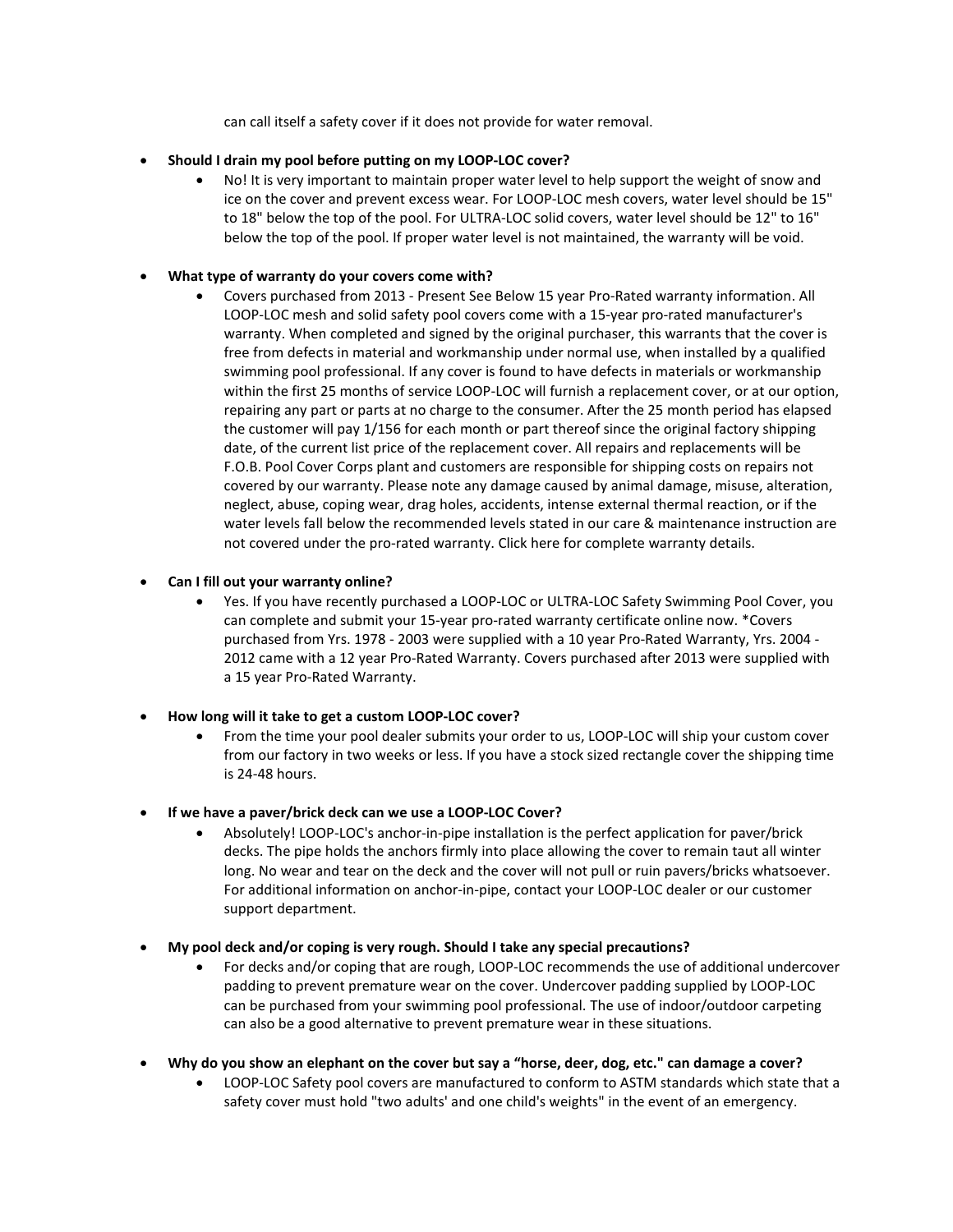LOOP-LOC shows an elephant on our mesh cover to prove that we not only meet but exceed the ASTM standards. We used an elephant due to its large flat feet. Elephants do not have hooves or sharp nails like other animals. Thus the elephant, for demonstration of weight purposes, was able to walk on the cover and walk off without causing damage. Other animals such as horses, deer and dogs can do damage to the material of the cover due to the sharpness of their hooves or paws, which unfortunately is not covered under the15-year pro-rated warranty. It is highly recommended to add a fence around your pool area to protect your horses, or other animals with sharp hooves that may slice through the fabric of a safety swimming pool cover.

#### • **I already have a LOOP-LOC and want to order a new replacement cover.**

- First, thank you for your purchase of LOOP-LOC. We are happy that the cover has serviced you for many years. LOOP-LOC as the manufacturer only sells products through our large network of swimming pool professionals. We recommend that you contact the original dealer you purchased the cover from to place your new order. Find the dealer contact information, or that of another dealer by using our dealer locator.
- **I do not know the manufacturer of my old worn out cover but would like to replace it with a Loop-Loc, is this possible?**
	- Of course! Loop-Loc's expertly trained design team and manufacturing team will be able to match up your existing anchor locations for a perfectly fitting Safety Swimming Pool Cover. Simply contact your swimming pool professional so that we can get started right away. All replacement covers ship in less than two weeks all year long. \*In certain cases please note that due to Loop-Loc strictly adhering to ASTM and U.L certified guidelines an anchor or so may have to be re-drilled. We will advise your swimming pool professional ahead of time if this happens.

#### • **Solid Covers and Automatic Pump Information**

• IMPORTANT AUTOMATIC PUMP INSTRUCTIONS: FOR SOLID COVERS THAT DO NOT HAVE DRAIN PANELS the automatic cover pump supplied with your solid cover is used to remove water that accumulates on your LOOP-LOC cover. In addition to water accumulating due to rain and/or melting snow, water may seep up through the material seams during the winter months when snow and ice force the cover to come into contact with the pool water. Left unchecked: there is a strong possibility that a substantial amount of pool water may be pumped out of the pool. Once the cover begins to exceed the depressed level of 16" below the deck, excess stress is placed on the cover, hardware, pool, coping and deck. At this point, cover/hardware failure is possible, which will void the cover warranty. Loop-Loc is not responsible for any damage that may occur due to this condition. If this pool-pumping condition exists: it is necessary to correct the pools' water level immediately. By removing accumulated snow from the skimmer box, you will be able to check to see if the water levels have dropped and if additional water needs to be added into the swimming pool. If uncertain, please contact your swimming pool professional immediately. When snow and ice accumulates and remains on the solid cover it is recommended to disconnect the pump if it will be frozen in ice for an extended period of time. It is important to immediately reconnect the pump once the snow & ice begin to melt. When leaving your home unattended for extended periods of time: It is highly recommended to have your swimming pool professional periodically check your water levels, or if that is not possible to have a friend or neighbor check on and fix the above conditions. For additional information on the Little Giant Pump model # APCP-1700 please visit their website at: [http://www.littlegiant.com](http://www.littlegiant.com/)

#### • **Can a Loop-Loc cover be returned?**

• Unfortunately Loop Loc Custom Covers cannot be returned or exchanged as they are specifically manufactured for each individual pool. It is important to decide before ordering and manufacturing occur on the type of cover you desire (mesh or solid) along with which color you prefer. Loop-Loc mesh and solid covers come in our most ordered color: Green to blend